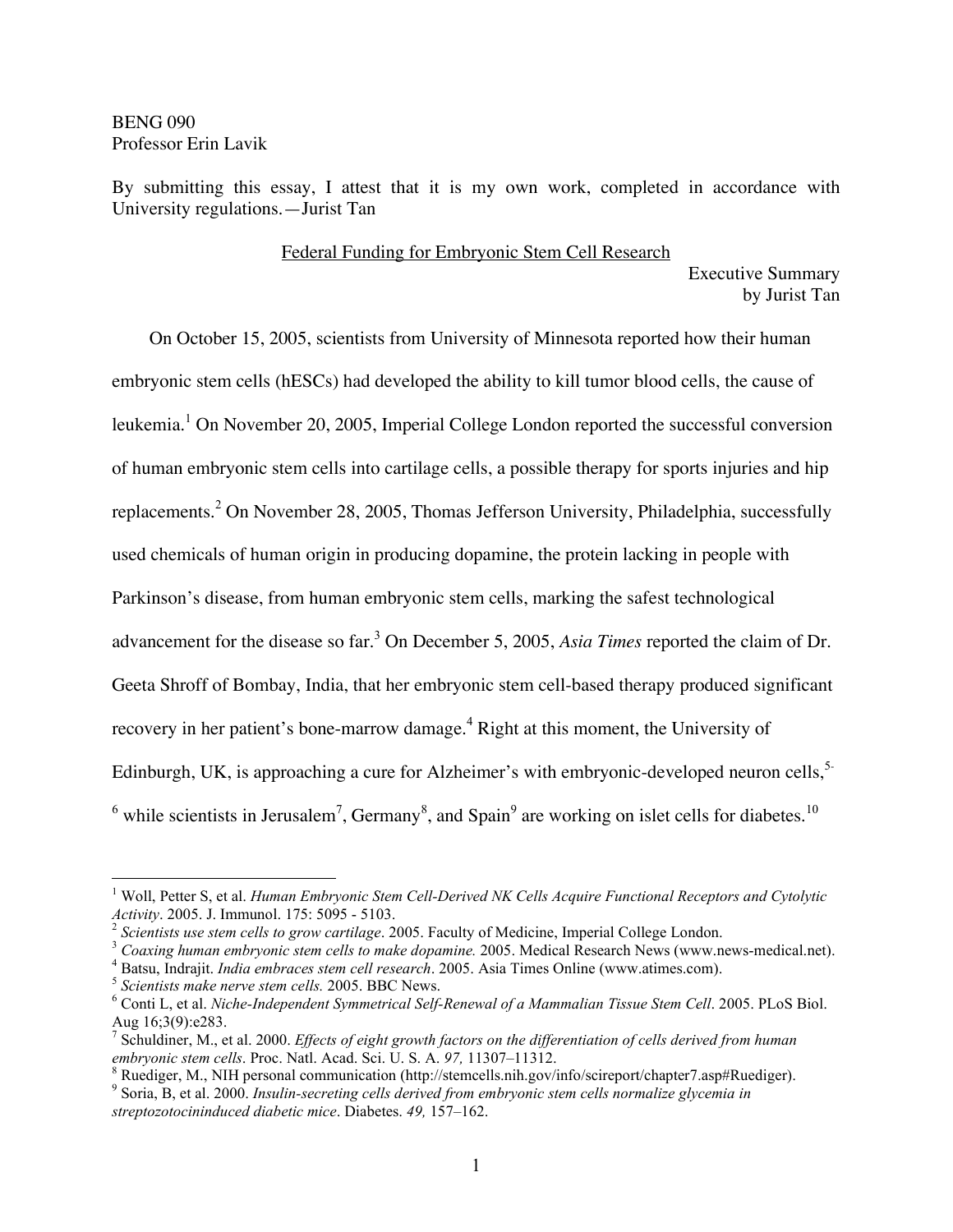Embryonic stem cell research is progressing, and it is progressing fast. Possessing the unique ability to transform into any type of cell such as those of the eyes, skin, heart, and even brain,<sup>11</sup> embryonic stem cells hold tremendous potential to replace defective cells in human bodies. The world's embryonic stem cell industry is bringing that potential closer to reality each and every day. Such, unfortunately, is not the case for United States.

In 2001, pressured by the ongoing debate, President George W. Bush limited federal funding to the existing 60 cell lines.<sup>12</sup> Of those, 16 are contaminated and 38 are kept inaccessible by their holders, leaving researchers with a mere  $22<sup>13</sup>$  With \$30 billion of government funding per year, the problem is not the lack of money –it is, rather, the ineffective distribution. Under this policy, government funding is directed toward *only* these 22 lines, despite the fact that they may be as contaminated as their counterparts. Moreover, since many of the cell lines come from private sources with commercial interests, <sup>14</sup> they are difficult to obtain.<sup>15</sup> Still, not one cent is to be spent on embryonic stem cell research using new lines in any way, forcing scientists who manage to produce purer cell lines to find, if possible, private funding and move, with significantly high costs, to new laboratories.<sup>16</sup> With one person dying from Parkinson's disease every hour and about a million of others waiting for help,<sup>17</sup> we cannot afford this delay—we must channel our federal funding to more effective embryonic stem cell lines, regardless of when they are created.

<sup>&</sup>lt;sup>10</sup> Stem Cells and Diabetes. 2002. National Institute of Health.<br><sup>11</sup> Stem Cell Basics. 2005. National Institute of Health (http://stemcells.nih.gov/info/basics).<br><sup>12</sup> Bush, George W. *Remarks by the President on Stem Ce* 

<sup>&</sup>lt;sup>14</sup> Embryonic Stem Cells Ethical Debate. Wikipedia (http://en.wikipedia.org/wiki/Stem\_cell#Private\_funding)<br><sup>15</sup> Gupta, Sanjay. 2002. *Access may complicate stem cell study*. CNN Medical Unit (July 17, 2002).<br><sup>16</sup> Dunn,

<sup>(</sup>http://wrongdiagnosis.com/p/parkinsons\_disease/stats.htm).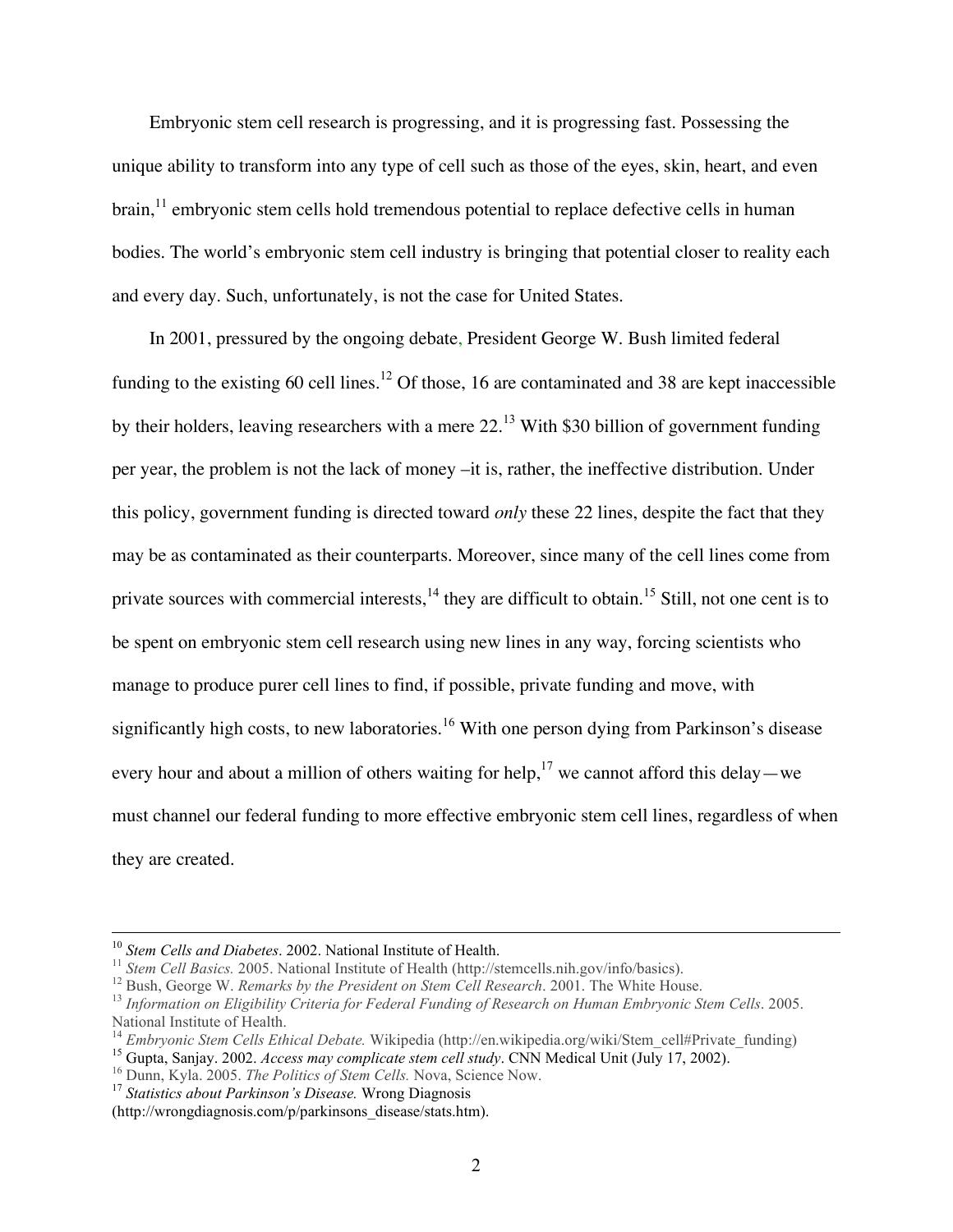The current policy was essentially based on good reasons. For instance, opponents of this research are accurate when they claim that the cells, replicating in an undifferentiated state, have the risk to develop into tumors.<sup>18</sup> In a series of early experiments, collection of uncontrolled, developing cells occurred, raising doubts on whether embryonic stem cells could ever become a reliable human treatment.<sup>19-20</sup> The latest advances, however, have found ways to prevent this from happening. By giving the right signals, cells can be developed into a mature state in a dish before transplantation, preventing them from developing into unwanted cell types.<sup>21</sup> In addition, instead of using mouse-feeder cells to induce development, which, as many suspected correctly, causes contamination,<sup>22</sup> scientists in Roslin Institute, UK, managed to keep their cell population pure by using only human protein and neonatal foreskin;<sup>23</sup> scientists at Advanced Cell Technology in Massachusetts, US, have even produced embryonic stem cells without using any animal feeder cells.<sup>24</sup> Thus, the risk of tumor is now, at the very least, greatly reduced under careful maintenance and preservation.

But the mere fact that they may not cause tumors is not enough. By stopping embryos' development and, thus, their life potential, derivation of embryonic stem cells brings up strong ethical objections from religious groups and ethicists alike.<sup>25.26</sup> Some justifiably claim that the

 <sup>18</sup> Tzukerman M, et al. 2003. *An experimental platform for studying growth and invasiveness of tumor cells within* teratomas derived from human embryonic stem cells. National Academy of Sciences, USA 100 (23): 13507-13512.<br><sup>19</sup> Wakitani S, et al. 2003. *Embryonic stem cells injected into the mouse knee joint form teratomas and subseque* 

destroy the joint. Rheumatology 42 (1): 162-165.<br><sup>20</sup> Scharnhorst V, et al. *Differential regulation of the Wilms' tumor gene, WT1, during differentiation of embryonal* carcinoma and embryonic stem cells. Cell Growth & Dif

 $^{21}$  Zhang SC, et al. 2001. In vitro differentiation of transplantable neural precursors from human embryonic stem cells. Nature Biotechnology 19 (12): 1129-1133.<br><sup>22</sup> Holden C. 2005. *Human embryonic stem cells - Getting the mice out of ES cell cultures*. Science 307 (5714):

<sup>1393-1393.&</sup>lt;br><sup>23</sup> Coghlan, Andy. 2005. *Human embryonic stem cells grown animal-free*. New Scientist.<br><sup>24</sup> Klimanskaya I, et al. 2005. *Human embryonic stem cells derived without feeder cells*. Lancet 365 (9471): 1636-

<sup>1641.</sup> <sup>25</sup> *Stem Cell Research and Catholic Church.* 2005. American Catholic

<sup>(</sup>http://www.americancatholic.org/News/StemCell).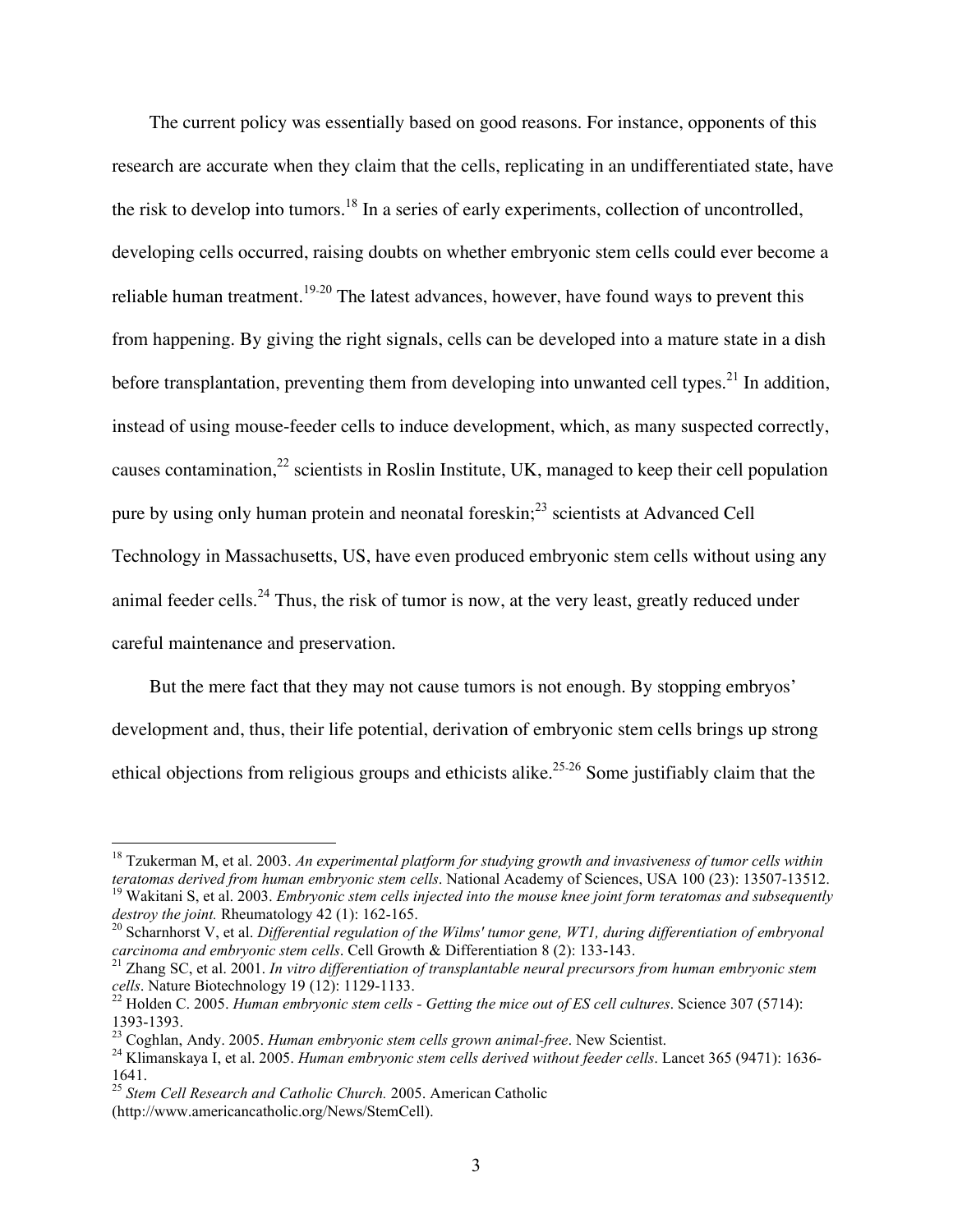government should not be using more money from taxpayers who do not believe in using embryos for research.<sup>27</sup> It is noteworthy, however, to look at the science of embryonic stem cell derivation before deciding the morality of such action.

Contrary to common belief, embryonic stem cells are not taken from "fetuses with tiny, waving hands and feet."<sup>28</sup> On the fourth or fifth day of its development, an embryo reaches a state called blastocyst, a collection of approximately 100 cells. Consisting of trophoblast, a layer of cells that surrounds the blastocyst; the blastocoel, a hollow cavity inside the blastocyst; and inner cell mass, a group of approximately 30 cells, including stem cells, at one end of the blastocoel;<sup>29</sup> a blastocyst is "far from possessing a nervous system (or any other organs) and, biologically speaking, does not have feelings."<sup>30</sup> Removing stem cells from blastocysts is, thus, just removing a group of cells from another group of cells.

Aside from that, it should not be forgotten that people who need this research do not have much time, and within this time span, most of them do not even enjoy a good quality of life. Throughout the history of science, there have always been ethical objections towards new alternatives to save lives –removing one's organ and donating it to another, for example, was strongly opposed years ago for being "unnatural". Laws, however, have always provided mechanisms to ensure that every scientific progress urgently needed is implemented in the most ethical way possible. In organ donation, such mechanisms include personal and family's consent,

<sup>&</sup>lt;sup>26</sup> Guenin, Louis. 2005. *The Ethics of Human Embryonic Stem Cell Research*. International Society for Stem Cell Research (http://www.isscr.org/public/ethics.htm).

<sup>&</sup>lt;sup>27</sup> Fact Sheet: Valuing Life Through Embryo Adoption and Ethical Stem Cell Research. 2005. The White House (http://www.whitehouse.gov/news/releases/2005/05/20050524-10.html).

<sup>&</sup>lt;sup>28</sup> Kinsley, Michael. *If You Believe Embryos Are Humans...* 2001. TIME Magazine (Vol. 157 No. 25).<br><sup>29</sup> Stem Cells Information. 2002. National Institute of Health.<br><sup>30</sup> Embryonic Stem Cells Ethical Debate. 2005. Wikiped

<sup>(</sup>http://en.wikipedia.org/wiki/Stem\_cell#Embryonic\_stem\_cell\_ethical\_debate)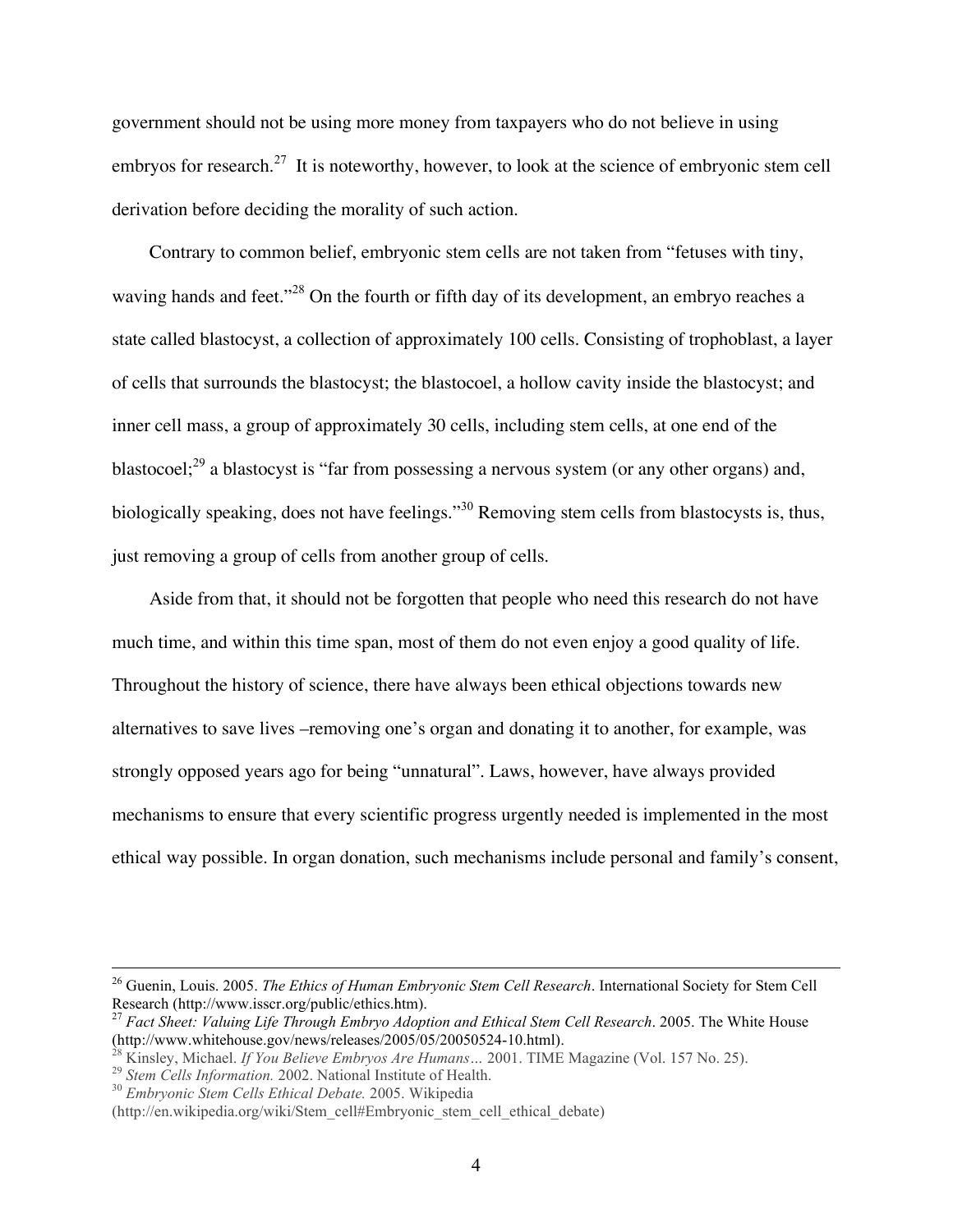in addition to the doctor's permission.<sup>31</sup> In embryonic stem cell research, blastocysts are taken from in-vitro fertilization clinics as spares from IVF treatments; they are tagged with specific instructions *not* to be implanted in any woman's womb and to be donated for research.<sup>32</sup> Before donation was made possible, these spares were either destroyed or frozen in thousands.<sup>33</sup> Thus, considering the urgent need for embryonic stem cell research, opposing attempts to save lives with these blastocysts while supporting their destruction is hardly justifiable.

On the other hand, adult stem cells and gene therapy are also rapidly advancing to cure some genetic diseases. With the controversy surrounding embryonic stem cells, some believe that funds should, instead, be channeled to these alternatives. We must not forget, however, that one option cannot simply replace another. For instance, many of the prospective therapies for Alzheimer's and Parkinson's cannot rely on adult stem cells alone, because one pure population of brain cells is, in its nature, very difficult to isolate.<sup>34</sup> In cases of genetic diseases, adult stem cells cannot be used for auto-transplantation nor donated to someone else, as risk of immunological rejection is high. $35$  Greatly influenced by their environment, adult stem cells also possess much less differentiation capability, e.g. stem cells in the brain can only transform into neurons, and bone marrow-derived stem cells can only transform into blood cells or mesenchymal stem cells, producing fat, cartilage, bone, and muscle.<sup>36</sup> Therefore, unlike embryonic stem cells, it is difficult to develop adult stem cells into the cell types that we need. Over the years, scientists have tried to transdifferentiate, as in developing stem cells from one

 <sup>31</sup> *U.S. Department of Health and Human Services Advisory Committee on Organ Transplantation (ACOT)*

<sup>&</sup>lt;sup>32</sup> Stem Cell Basics. 2005. National Institute of Health (http://stemcells.nih.gov/info/basics).<br><sup>33</sup> Kinsley, Michael. *The False Controversy of Stem Cells.* 2004. TIME Magazine (Vol. 163 No. 22).<br><sup>34</sup> Pecorino, Lauren.

<sup>(</sup>http://www.actionbioscience.org/biotech/pecorino2.html).<br><sup>35</sup> Frequently Asked Questions. 2005. National Institute of Health (http://stemcells.nih.gov/info/faqs.asp).<br><sup>36</sup> The Latest Research on Bone Marrow Stem Cells. 20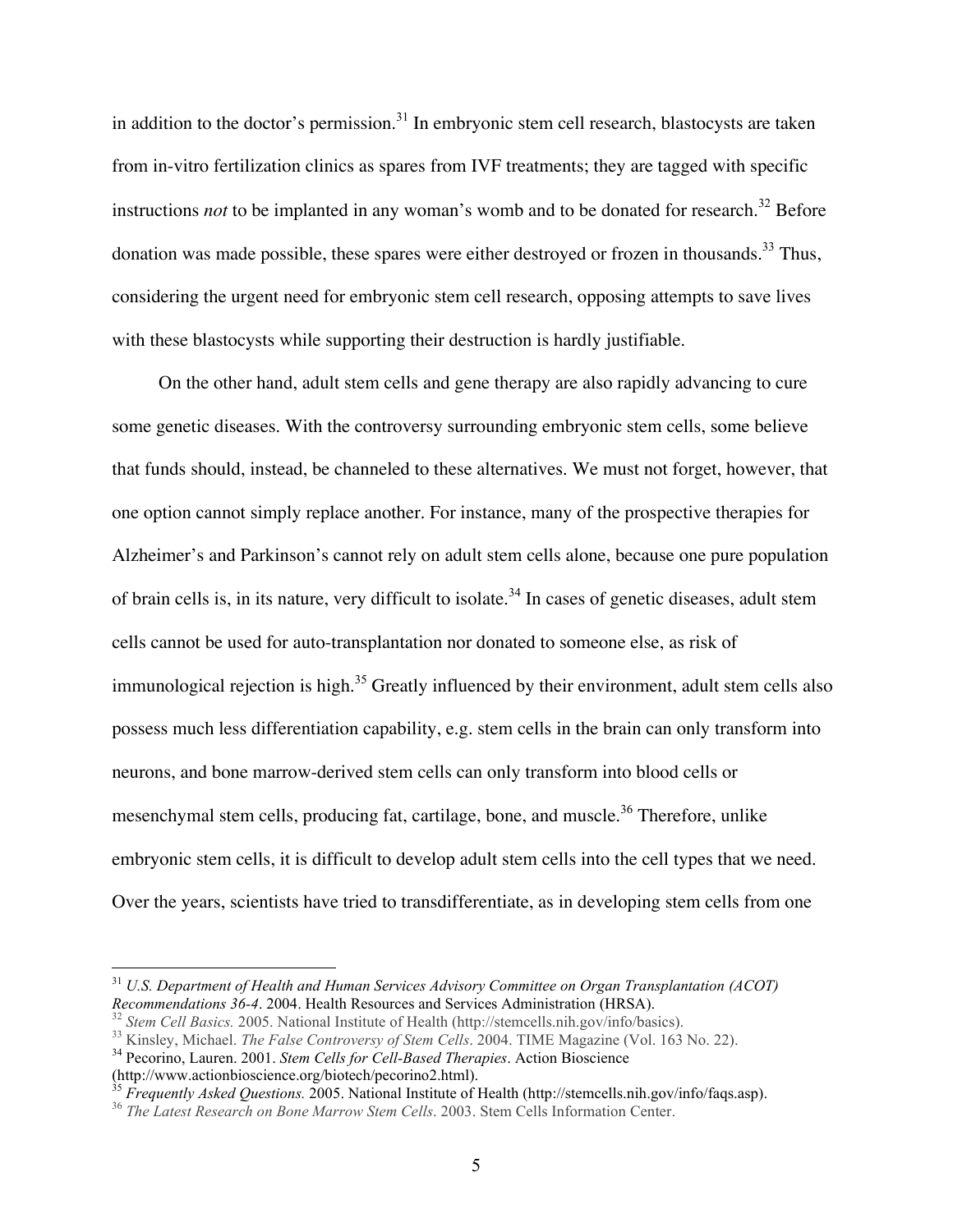body part to another,<sup>37-38</sup> but the results are either dysfunctional or turn out to be hybrid, genetically inapplicable cells.<sup>39.40</sup> Even now, studies on transdifferentiation are still heavily based on embryonic stem cells and their pluripotent nature.

Meanwhile, gene therapy poses completely different problems. Using virus as its most effective vector to deliver therapeutic genes,  $41$  there is high risk of complications which may result in severe repercussions.<sup>42</sup> Up until now, the FDA has not approved any gene therapy method for sale, and the current therapies are still experimental with no significant success in clinical trials.<sup>43</sup> Even with the latest advancements, most of its treatments are only slowing down the progress of diseases, such as the case in Batten disease.<sup>44</sup> The diseases which need embryonic stem cells most are diseases currently treated, but not cured, by gene therapy, such as cancer<sup>45</sup> and sickle cell disease. 46

Embryonic stem cells will never be a cure for all, and they may or may not lead to a feasible therapy anytime soon; but with the unique abilities that they possess, even the knowledge we gain from the research will be crucial for other fields, other research, and other possible therapies, such as adult stem cells and gene therapy. Funding embryonic stem cells does not

 <sup>37</sup> Bjornson, Christopher R.R., et al. *Turning Brain into Blood: <sup>A</sup> Hematopoietic Fate Adopted by Adult Neural Stem* Cells in Vivo. Science Vol. 283, p534-537.<br><sup>38</sup> Mezey, Eva, et al. *Turning Blood into Brain: Cells Bearing Neuronal Antigens Generated in Vivo from Bone* 

Marrow. 2000. Science Vol. 290, p1799-1782.<br><sup>39</sup> Ying, Qi-Long, et al. *Changing Potency by Spontaneous Fusion*. 2002. Nature Vol. 416 p545-548.<br><sup>40</sup> Wurmser, Andrew E, Fred H. Gage. *Cell Fusion Causes Confusion*. 2002. N

<sup>&</sup>lt;sup>42</sup> Philipkoski, Kristen. 2003. *Perils of Gene Experimentation*. Wired News (http://www.wired.com/news/business/0,1367,57752,00.html).

<sup>&</sup>lt;sup>43</sup> Gene Therapy. 2005. Human Genome Project Information

<sup>(</sup>http://ornl.gov/sci/techresources/Human\_Genome/medicine/genetherapy.shtml).<br><sup>44</sup> Sleat DE, et al. 1997. Associations of mutations in a lysosomal protein with classical late infantile neuronal<br>ceroid lipofuscinosis. Scienc

<sup>&</sup>lt;sup>45</sup> Chengwen Li, et al. 2005. *Adeno-associated virus vectors: potential applications for cancer gene therapy*. Nature  $12, 913-925$ .

<sup>12</sup>**,** 913–925. <sup>46</sup> Wilson, Jennifer Fisher. 2002. *Murine Cell Therapy Corrects Symptoms of Sickle Cell Disease.* The Scientist Vol. 16, Issue 6, p36.